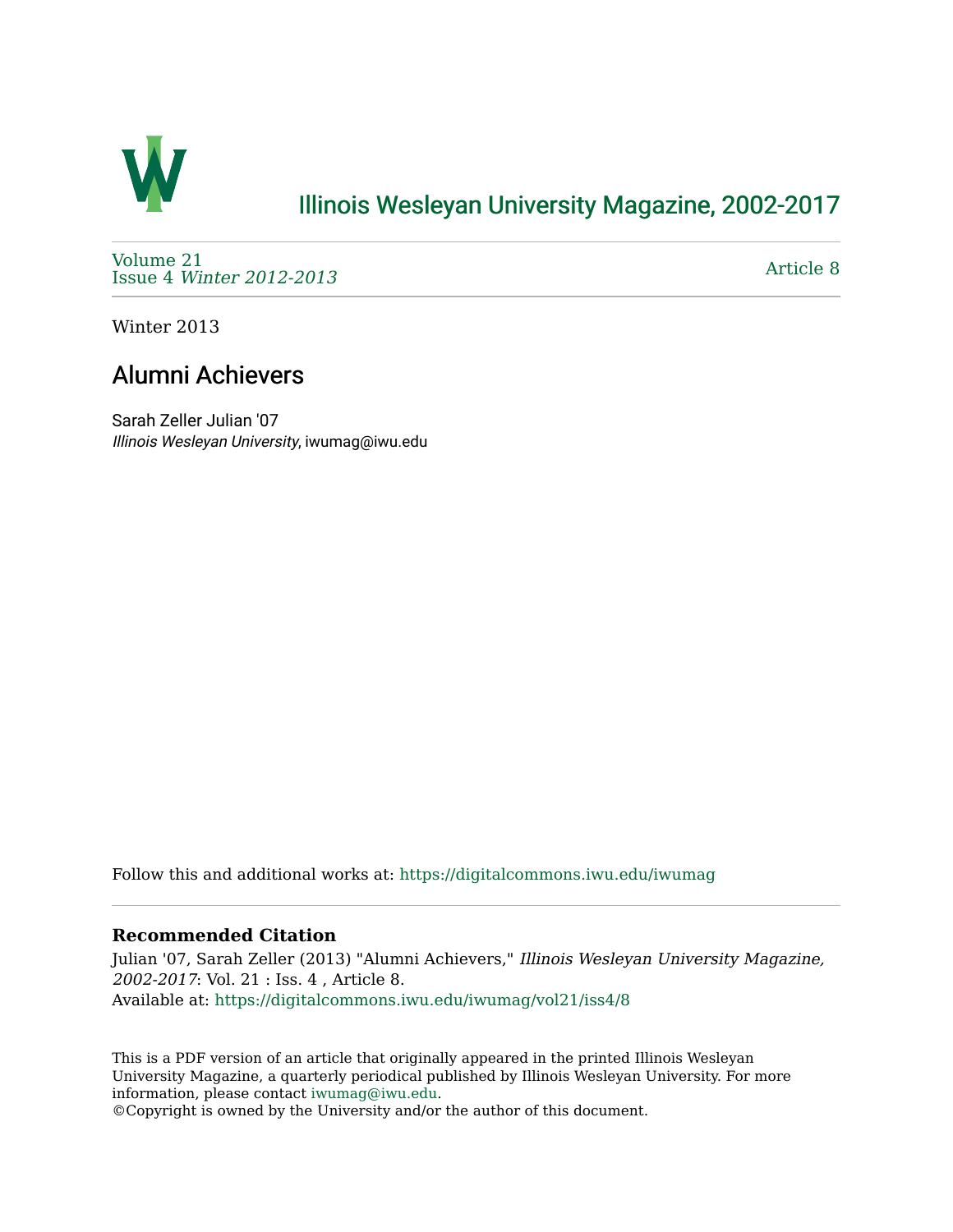### **Alumni Achievers**

**Pioneering judge Elizabeth Robb was among the alumni honored at Homecoming 2012.** 

#### **Story by SARAH (ZELLER) JULIAN '07**



**Distinguished Alumna and McLean County Chief Justice Elizabeth Robb taught a "Back to College" session at Homecoming on "Therapeutic Justice: A 'Liberal Arts' Approach to the Law."**

During Illinois Wesleyan's Homecoming 2012 celebration in October, four IWU alumni were recognized for their achievements and support of the University.

Elizabeth Robb '78, recipient of the Distinguished Alumna Award, is a McLean County chief judge. The Loyalty Award was presented to Coyner Smith '54, an active alumnus from Omaha. Karl Pierburg '98, director of football systems/special projects for the Atlanta Falcons, received the Outstanding Young Alumnus Award. The winners were recognized at the annual Alumni Awards Lunch held in the Shirk Center.

In addition Shannon N. Zenk, associate professor at the University of Illinois, Chicago, was presented the 2012 School of Nursing Distinguished Alumna Award during in a separate ceremony at the Center for Natural Science.

Recently, she has pioneered efforts to obtain a \$1.2 million federal grant to enhance the services provided by the drug and mental health courts in McLean County. For more than 20 years, she has provided internship and mock trial opportunities to Illinois Wesleyan students.

During her first semester at IWU, Robb enrolled in a Sociology of Women class where "women's rights issues moved to the forefront of my awareness," she recalled in her acceptance speech. In her service on Student Senate committees, she helped bring a male feminist to campus "to shake things up a bit."

Robb also recalled the guidance she received as a student from Professor of History Paul Bushnell. "Paul was so supportive of my desire to attend law school, at a time when not many women were doing so," she said. "For the past 30 years, I've maintained contact with Paul. He has always expressed interest in my career and expresses pride in my accomplishments and that of many of his students. He displays an obvious love of history, and that was always conveyed to the classes he taught. He opened my eyes to the implication of historic events and their impact on policy, culture and societal changes, and how significant class and cultural movements can affect history."

Robb continued her involvement with the University in order to give back, she said. "My gratitude to Illinois Wesleyan is deep. It is here where I learned to think critically, write well and use my education to promote innovation in our local justice system. This institution is a gem, a critical asset not only to the many students who pass through it but also to the community in which it is located."